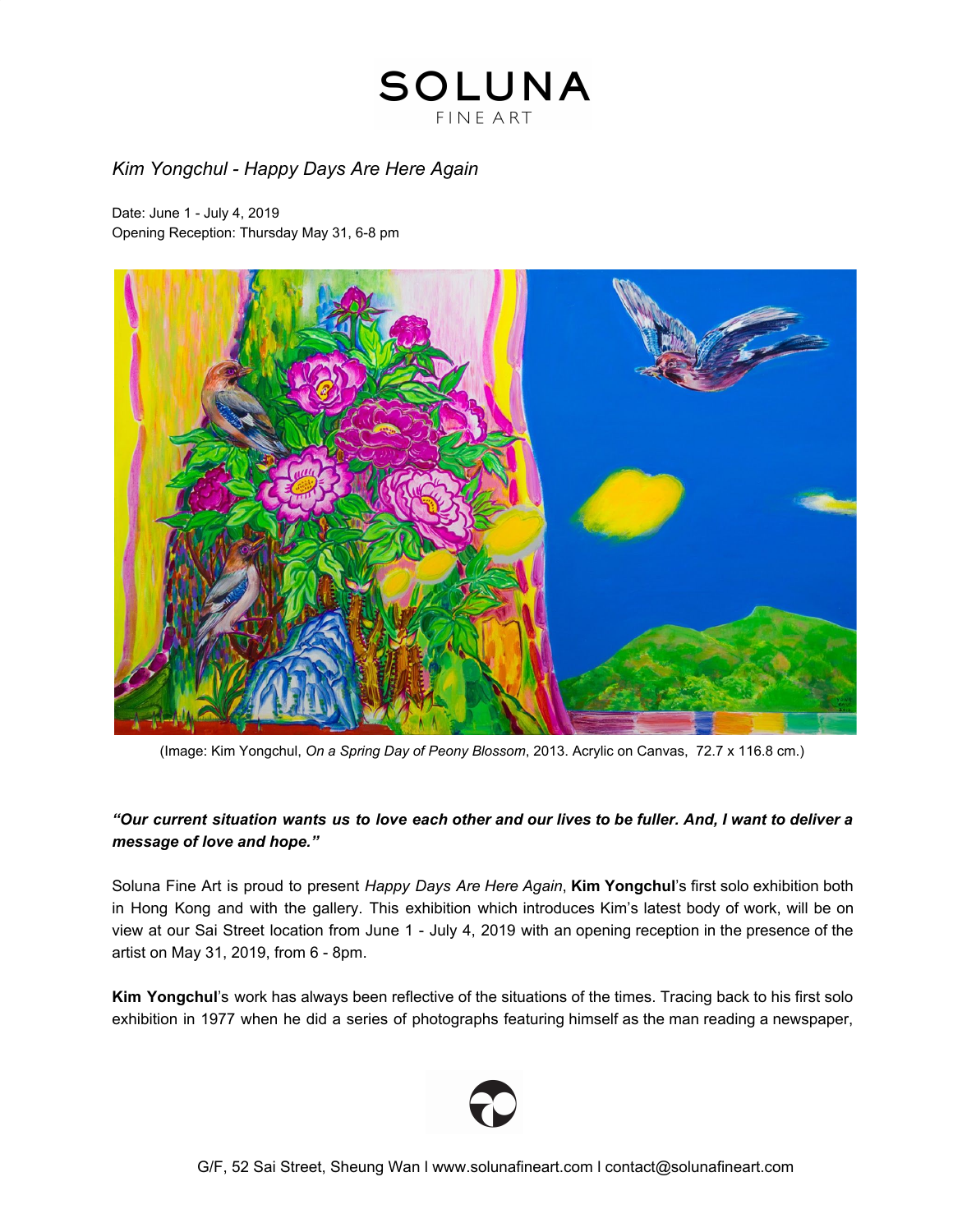followed by his experimental painting series "This is but a piece of Paper", his work was strongly progressive and

intensive, criticizing the society / politics / culture in the period. Between 1970's to early 1980's, diverse information and cultures were introduced into South Korea though internationalization and industrialization, while the nation was dealing with its monstrous military culture. Kim as well as most people from that time was forced to face the conflicts and began to work on the series mentioned above, to show the monstrosity of the TV and the tongue-tied newspaper, accusing the media of the period with their role in suppressing people's lives.

In the early 1980's, there is a change in style and theme in Kim's work. In 1982 Kim started extensively introducing the figure of heart into his work. It is from this period of time most of his works are named with the word "love" or "heart" included. Besides the gestural heart figure painted boldly in primary colors such as red, blue or yellow, Kim also started including numerous traditional folk images including flowers, peony blossoms, pigeons (symbol for peace), mountains, masks, religious figures as well as the text "YES" in comic-style thought bubbles. Kim believed that in the times of conflicts, what people need is not critics but a message of love and hope. In his own words, "... my ideas started to change. What was beneficial for those floundering times was not the frustration and criticism born out of negative attitudes but a hopeful prospect for the future."

For *Happy Days Are Here Again*, Kim created 8 pieces of new paintings, including three small works entitled "*I and You*", "*You and I*" and "*...With You".* In these three works painted with brilliantly vibrant colors, Kim divided the canvases into two sections, one filled with his iconic big heart figure and the other with the work titles written in Chinese. These three works in particular especially celebrate the relationship between lovers and love in general, spreading love and hope still three decades after his first heart paintings. Other works in this exhibition include numerous birds and blossoms paintings, with Chinese characters like "Fortune" and "Spring" which resembles "the new beginning" in Korean culture. Kim never stopped making works that bring his viewers joy and in 2019, *Happy Days Are Here Again* is more relevant and refreshing in the current political state, than ever.

#### About **Kim Yongchul**

**Kim Yongchul** was born in 1949 in South Korea and received both his BFA and MFA at Hong-Ik University, under the department of Painting. After his first exhibition of Group-X in 1970, he mostly presented works from the iconic *This is but a piece of Paper* Series and the *Photo- Painting- Television* Series during the 70's / early 80's. The Series which experimentally combined with photography and painting criticized the Korean society at the time which granted him as one of the "Today's 12 Young Artist" by art critic Uhak Yun in 1982 (Quarterly Art, Spring 1982-today's Monthly Art). Kim then started making paintings with the now representative heart image through his solo exhibition in 1984, later with other symbols of positivity including flowers and birds to send the message of hope and peace in the era full of conflict and split.

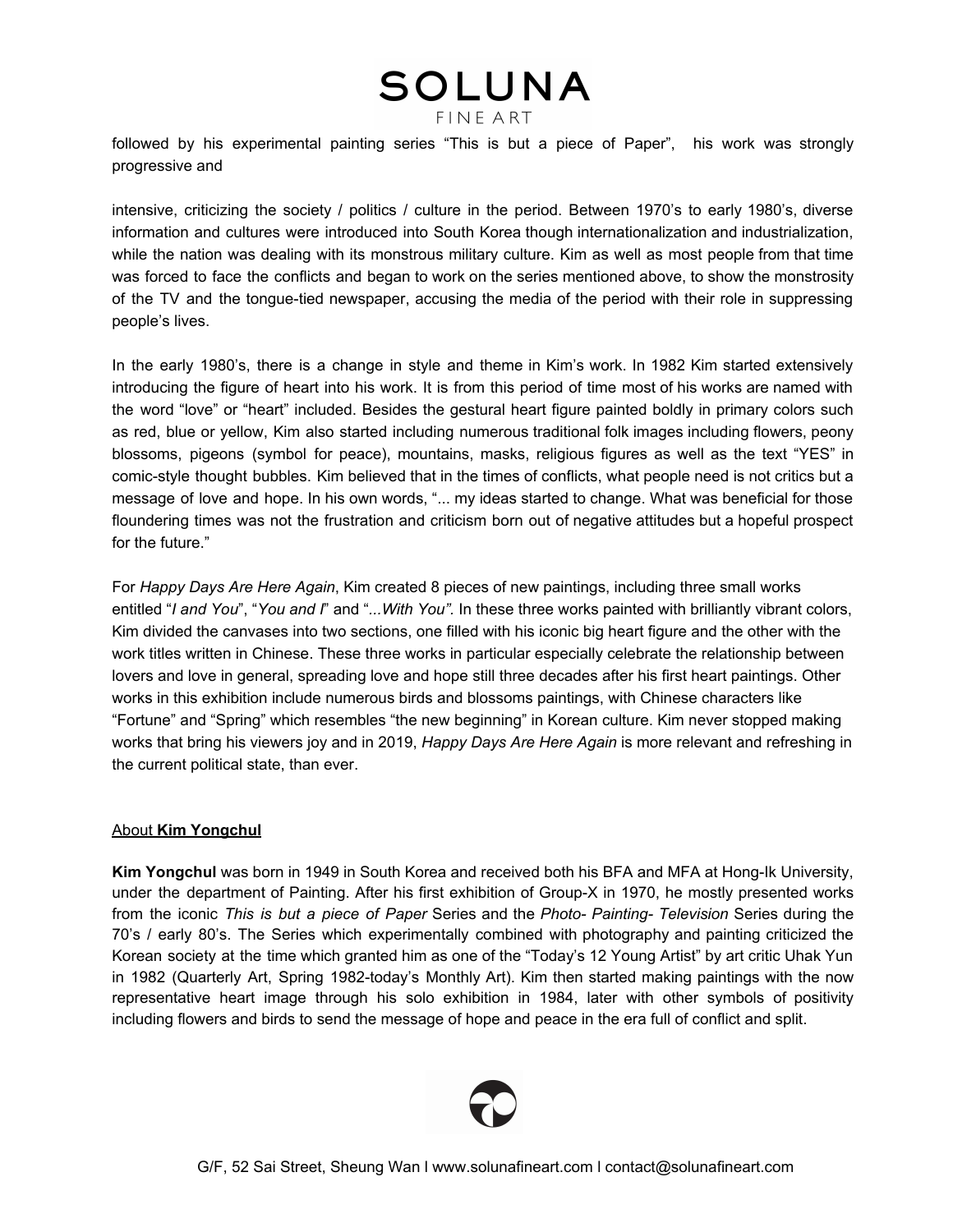Before retirement, Kim was a professor of the painting department at Hong-Ik University. His work is exhibited at important institutions and galleries worldwide, some include - The Brooklyn Museum, Kyoto Art Museum, Seoul Metropolitan Museum of Art, Korea National Museum of Contemporary Art, University of Tennessee and more.